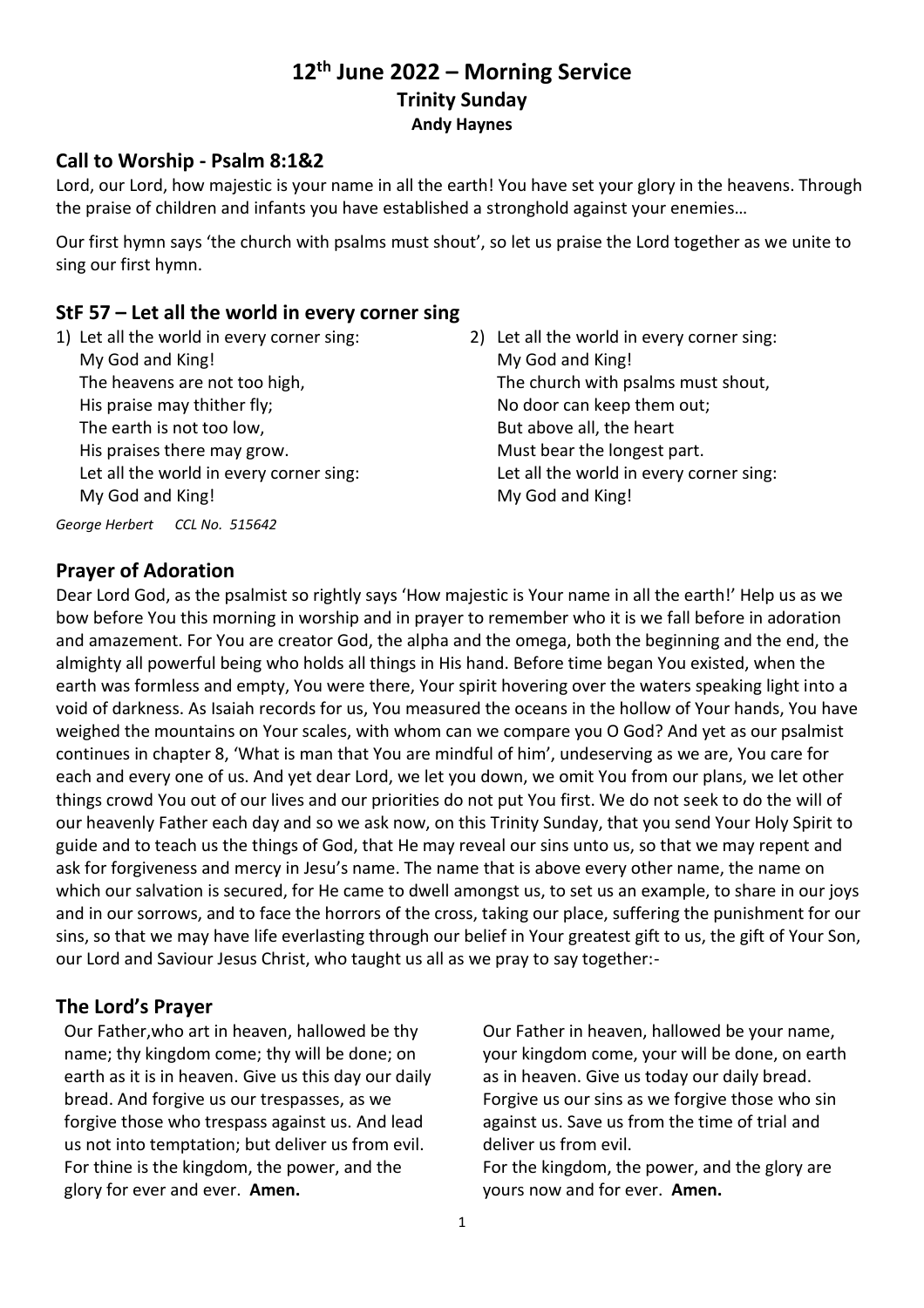As Methodists we were baptised in the name of the Father, the Son, and the Holy Spirit. Appropriately for Trinity Sunday we now sing of God in three persons, blessed Trinity.

# **StF 11 – Holy, holy holy**

- 1) Holy, holy, holy, Lord God Almighty! Early in the morning our song shall rise to thee: Holy, holy, holy, merciful and mighty. God in Three Persons, blessed Trinity.
- 2) Holy, holy, holy! All the saints adore thee, Casting down their golden crowns around the glassy sea; Cherubim and seraphim Falling down before thee, Who wert, and art, and evermore shalt be.

*Reginald Heber CCL No. 515642*

- 3) Holy, holy, holy! Though the darkness hide thee, Though the sinful human eye thy glory may not see, Only thou art holy; There is none beside thee. Perfect in power, in love, and purity.
- 4) Holy, holy, holy, Lord God Almighty! All thy works shall praise thy name in earth and sky and sea; Holy, holy, holy, merciful and mighty, God in three Persons, blessed Trinity

#### **Reading: John 16:7-15**

"But very truly I tell you, it is for your good that I am going away. Unless I go away, the Advocate will not come to you; but if I go, I will send him to you. When he comes, he will prove the world to be in the wrong about sin and righteousness and judgment: about sin, because people do not believe in me; about righteousness, because I am going to the Father, where you can see me no longer; and about judgment, because the prince of this world now stands condemned.

I have much more to say to you, more than you can now bear. But when he, the Spirit of truth, comes, he will guide you into all the truth. He will not speak on his own; he will speak only what he hears, and he will tell you what is yet to come. He will glorify me because it is from me that he will receive what he will make known to you. All that belongs to the Father is mine. That is why I said the Spirit will receive from me what he will make known to you."

Just as Jesus in our reading, speaks of the Father and Himself, and the Holy Spirit, so our next hymn gives over a verse to each person of the Trinity.

#### **StF 238 – Lead us heavenly Father lead us**

- 1) Lead us, heavenly Father, lead us O'er the world's tempestuous sea; Guard us, guide us, keep us, feed us, For we have no help but thee, Yet possessing every blessing If our God our Father be.
- 2) Saviour, breathe forgiveness o'er us. All our weakness thou dost know, Thou didst tread this earth before us, Thou didst feel its keenest woe; Tempted, taunted, yet undaunted, Through the desert thou didst go.

*James Edmeston CCL No. 515642*

3) Spirit of our God, descending, Fill our hearts with heavenly joy Love with every passion blending, Pleasure that can never cloy; Thus provided, pardoned, guided, Nothing can our peace destroy.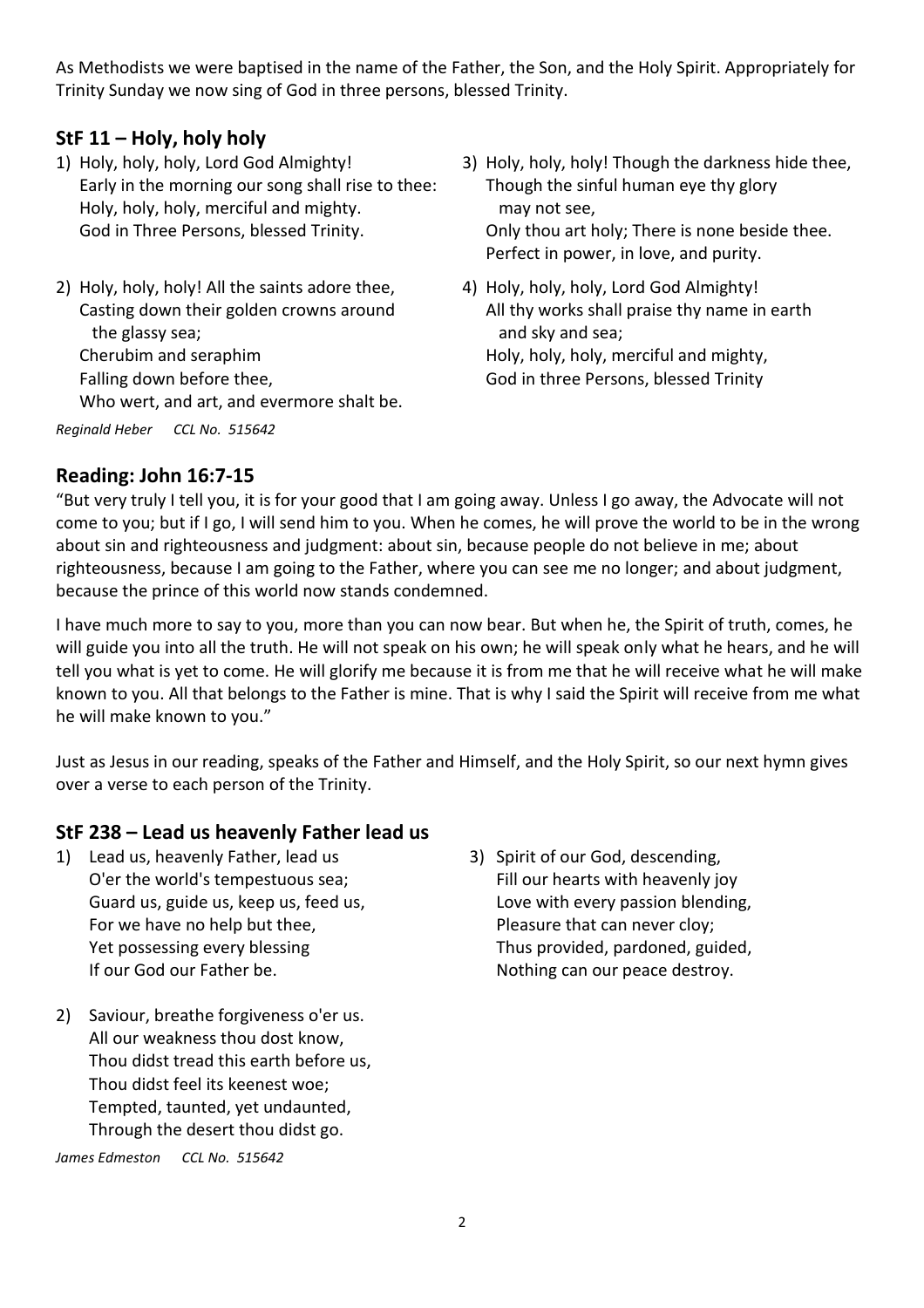## **Sermon**

I've just celebrated the Platinum Jubilee Bank holiday weekend with some of the family including my 4 year old grandson. And don't these kids ask a lot of questions? Why is that tractor moving over there Grandad? - I don't know darling. What are the tables over here for? - I'm not sure. When are they serving the food? - I haven't got a clue dear. Is it going to rain Grandad? - How do I know? The forecast keeps changing! How did they put this big tent up? - I've no idea, I wasn't here. Then he said 'Grandad, am I asking too many questions?' "Of course not darling – if you don't ask questions how are you ever going to learn anything?!"

So here we are on Trinity Sunday and the first question I have to ask is 'how shall we explain that 3 people can be one?' This is a very difficult question for some people, for when it comes to faith they will quote the 10 commandments saying "I am the Lord your God – You shall have no other gods before me" (Exodus 20 v 2 & 3). Now I'm a Grandad – are there any great Grandma's and Grandads here this morning? Well one very simple explanation puts it like this; you can be a daughter whilst at the same time you can be a mother, and it's also possible to be a Grandmother too! 3 generations in existence at the same time making this very feasible. You may even be such a person, or know someone in your family that's all 3 at the same time. A daughter, a mother, and a grandmother – but all the same - one person!

But let's turn to our Bibles, and look for further understanding of the Trinity. Genesis 1 v 1 tells us "*In the beginning God created the heavens and the earth*." Verse 2 goes on to tell us that "… *the Spirit of God was hovering over the waters*" Verse 26 says this "*Then God said 'Let us make mankind in our image*". So right at the start we find the plural as opposed to the singular person. If we now turn to the first chapter of John's gospel we find these words:- "*In the beginning was the Word, and the Word was with God, and the Word was God ………Through Him all things were made; without Him nothing was made that has been made.*" This is confirmation by John, that Jesus was God.

I once heard it said that 'how did John know? Was he there at the creation of the world?' But it's the very essence of what understanding the Trinity means. If we understand the Trinity, then we understand so much more about our Bibles and the utter truth contained within them.

I get sickened to hear such thoughts as to why such and such a prophet said this and that; so called experts look at the customs of the day and what was likely to be the thoughts of such people and why they acted as they did! But these are mere earthly thoughts with earthly reasoning by some theologians who seek only human knowledge. They cannot conceive the things of God. God's prophets were led by the Holy Spirit. He gave them the words to utter. Such profound words are seen in the Psalms too! They were also written under the guidance of the Spirit of God, therefore they were not man's words.

Paul tells us in 1 Corinthians 3 v 19 "*The wisdom of this world is foolishness in God's sight*". I've said it before and I'll say it again – be careful what you read! The Bible is the book of life, and whilst there are some very inspiring books on the faith, there are also some obscure ones too!

We are told in 2 Timothy 3 v 16 that "All scripture is God-breathed". And that is exactly how and why John knew and wrote about the 'Word' in his gospel. It's through the guidance of the Holy spirit that he had such knowledge – God's Spirit.

We've celebrated Pentecost last week – but have we understood it's significance? The early church was born through the work of the Holy Spirit. God the Father, God the Son, God the Holy Spirit – 3 in one. What does the creed say?

"I believe in God the Father Almighty, maker of heaven and earth; And in Jesus Christ, his only Son, our Lord, who was conceived by the Holy Spirit .." So here we are on Trinity Sunday and the 2nd question I have to ask is 'how shall we explain that 3 people can be one?'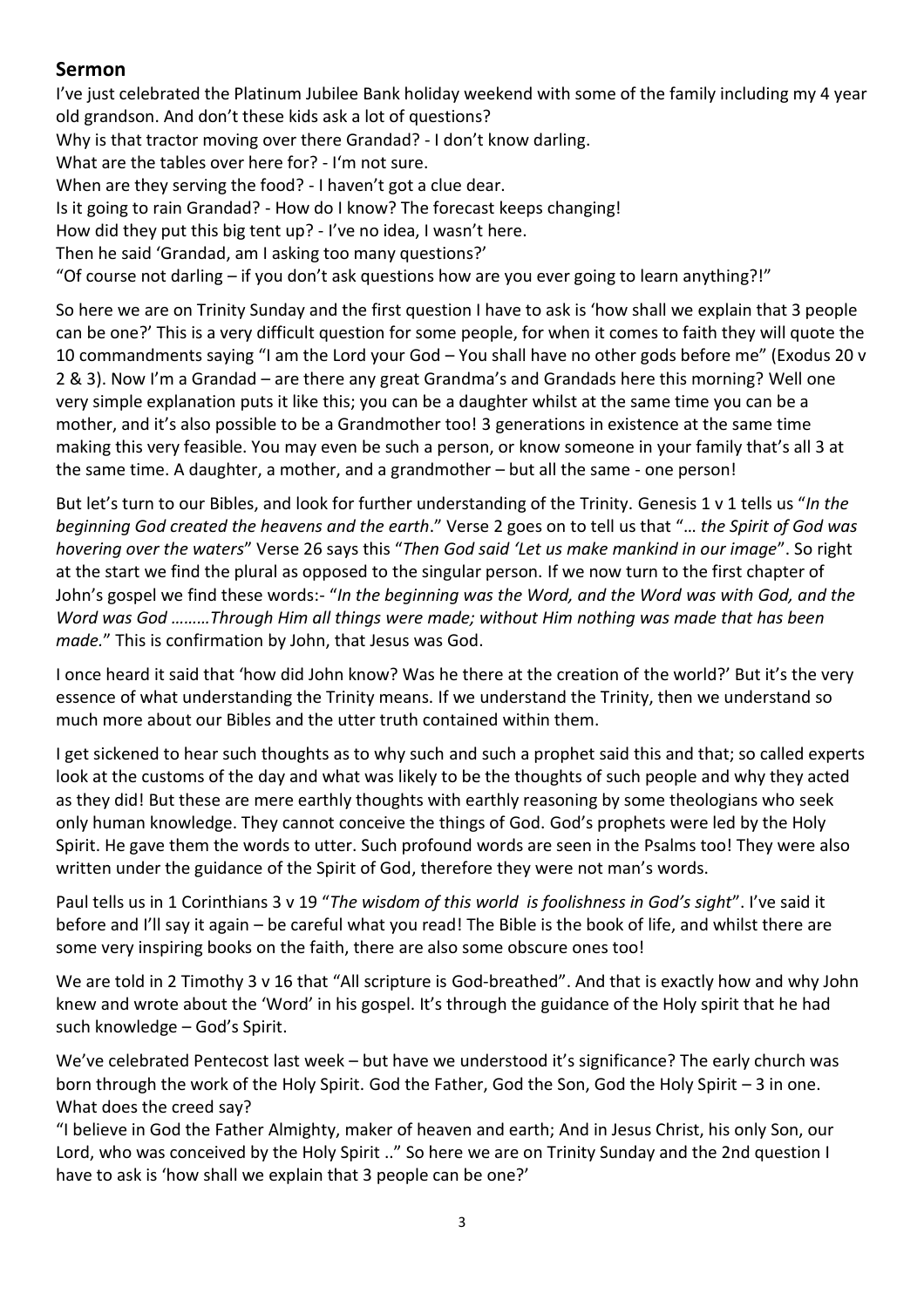Well cast your mind back to the winter – easy to do cos the temperatures of late haven't been much different! Do you remember the ice forming on the garden pond? And whilst you were looking at it through your kitchen window, the kettle was boiling away ready for that cup of tea you were about to make, and the steam filled the air. Funny really, because the ice and the steam were just water in a different form. Completely different, but just the same.

I want to turn now to some words of Jesus. We find them in John's gospel, a couple of chapters before today's reading. Jesus, having told the disciples of his betrayal, is now comforting them, as He indeed does from chapter 14 right through to chapter 17 just before His arrest in chapter 18. Jesus said "I am the way and the truth and the life. No one comes to the Father except through me". And if we understood this, we would understand what we have as Christians that other faiths do not!

What makes me think we don't understand it? Our lack of excitement and enthusiasm for the faith. But neither did the disciples understand it – just hear what Philip says in verse 8 "Lord, show us the Father and that will be enough". Now this is the bit where I think Jesus tears his hair out! My question here is this – does Jesus need the same patience with us as he had to have with these disciples? I do love them though – it makes me feel better when I get it all wrong for the kingdom! There's hope for all of us yet, when we see how the disciples fail!

So here we are on Trinity Sunday and the 3rd question I have to ask is 'how shall we explain that 3 people can be one?' The weather's been great hasn't it? We've over-corrected the global warming issue! We've gone and made it too cold! Too cold and far too wet for June. What a shame for all the outdoor activities last Sunday for the Queens celebrations – typical British weather!

And as I looked up I saw a mass of thick cloud above.

And as I looked around me I saw the raindrops falling.

And as I looked down I saw puddles around my feet.

The cloud, the rain, the puddle – all looked so very different, but all were the same. Just in differing forms, with differing roles to play.

Jesus goes on to explain (v9) " …… Anyone who has seen me has seen the Father. Verse 10 "Don't you believe that I am in the Father and the father is in me?". And as the hymn states, right from His birth this was the case "In Christ alone, who took on flesh, fullness of God in helpless babe." So to understand the Trinity is to understand the opportunity that God has provided for us in Jesus Christ his Son. For not only did He come to set us an example of how to live our lives, but he knew hardship, hunger and homelessness. He came in humility, he offered Himself as a servant, compassionate and caring, He left heavens glory and stooped to the depths of hell itself in His love for us, a love that took Him to the suffering and torment of the cross, a cross that broke the Trinity as the hymn says – the Father turned his face away – (My God, my God, why have you forsaken me?). It was our sin that caused that heartache for Jesus. That's when God gave Him over to bear our sins. How great a love is that?

And our response should be to want to know more and more of this Triune God who loves us so much, and to want to share this love with those who aren't aware of it, who don't know it exists. "*But very truly I tell you, it is for your good that I am going away. Unless I go away the advocate will not come to you, but if I go I will send Him to you. When He comes, He will prove the world to be in the wrong about sin, and righteousness, and judgement*." (John 16 v 7 & 8). Words of Jesus from today's reading. We cannot build the kingdom without the help that Jesus Himself explains to the disciples in this passage.

Verse 14 "He will glorify me because it is from me that he will receive what he will make known to you" We need the help of the third person of the Trinity, the one who points to and glorifies Jesus, the Jesus who longs to be our friend and who leads us to God the Father. Amen.

Our following hymn deals with God speaking through His prophets, then through Christ Jesus and the Spirit.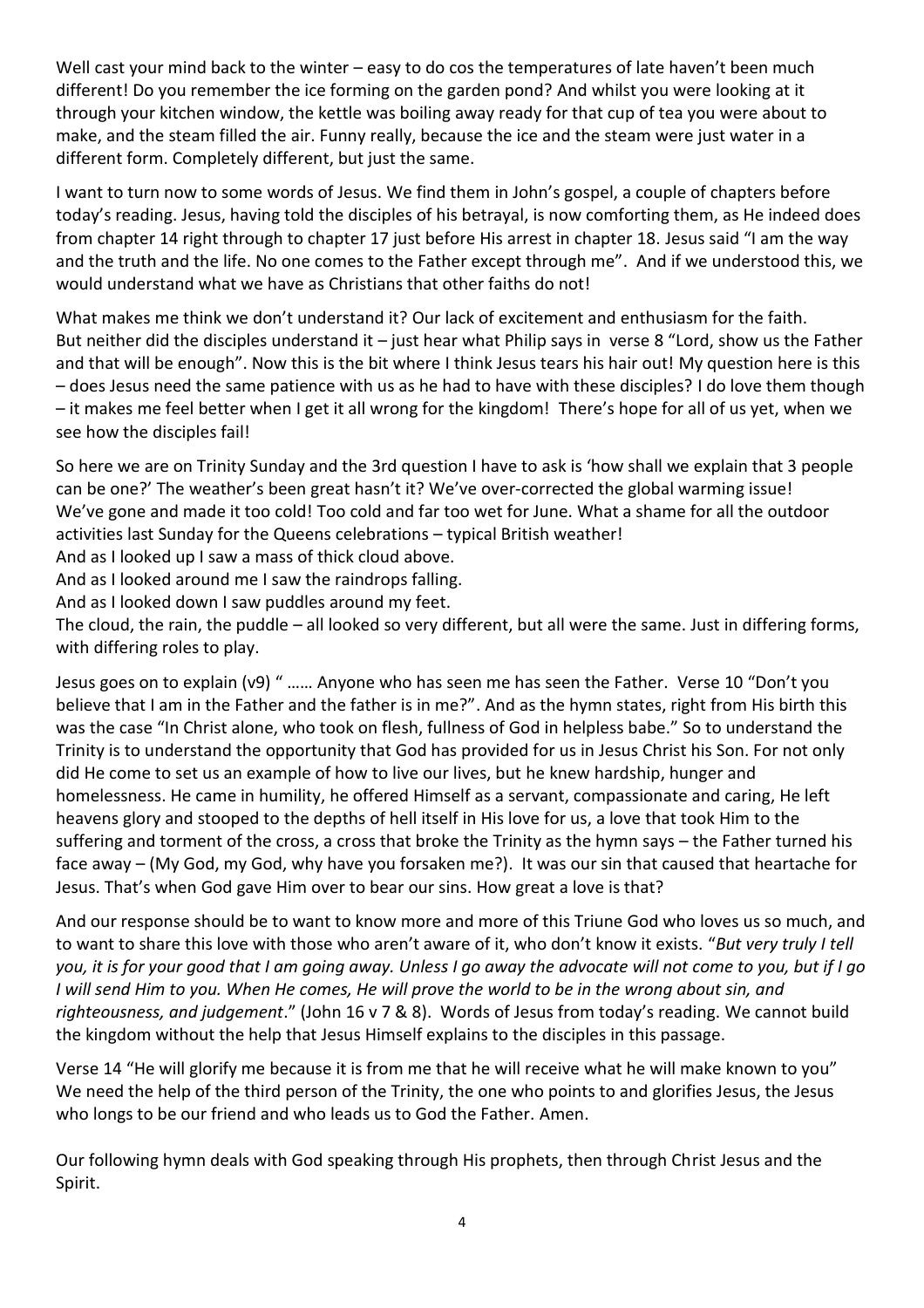# **StF 157 – God has spoken by his prophets**

- 1) God has spoken by his prophets, Spoken his unchanging word, Each from age to age proclaiming God, the one, the righteous Lord. 'Mid the world's despair and turmoil One firm anchor holds us fast: God eternal reigns forever, God the first, and God the last.
- 2) God has spoken by Christ Jesus, Christ, the everlasting Son, Brightness of the Father's glory, With the Father ever one; Spoken by the Word incarnate, God from God, ere time was born; Light from Light, to earth descending, Christ, revealing God to all.
- 3) God is speaking by his Spirit, Speaking to our hearts again, In the age-long word expounding God's own message, now as then, Through the rise and fall of nations One sure faith yet standing fast; God still speaks, his word unchanging, God the first, and God the last.

*George Wallace Briggs © 1981 The Hymn Society CCL No. 515642*

### **Prayers of Intercession**

And so Lord on this Trinity Sunday, help us to appreciate a triune God, give us a clear understanding and a desire to have a closer walk with Thee, being guided by the words of Jesus when He said 'If you know me you know the Father' being led by the Holy Spirit who points us to Christ and glorifies His name that we might know Him as our personal friend and Saviour, for He came that we might have life, and have it more abundantly. Therefore help us seek heavenly rewards instead of craving the things of the flesh, that the will of the Father should be fulfilled by a life in Christ, through the guidance of the Holy Spirit. L: Lord in your mercy **R: Hear our prayer.**

And now Lord, we bring our troubled world before you this morning, we are concerned about the devastating effects of war in Ukraine, innocent victims whose lives are disrupted, whose homes are destroyed, whose loved ones are lost, whose future lies in ruin and whose dreams are shattered. We also think of the many refugees at this time, who have nowhere to go, who are vulnerable, lonely and fearful. Dear Lord, bless those who work hard to bring them some relief, continue to inspire compassion and generosity in the hearts of the nations of the world.

L: Lord in your mercy **R: Hear our prayer.**

We now pray for the persecuted Christians around the world. They face unbelievable treatment just because of their beliefs and faith in You, and are a great example of courage and strength to us all. And so we ask the You be near to them Lord, and help them in their suffering. May they know the power of Your Holy Spirit, reassure them of the hope they have in the gospel message of Salvation, keep them walking with Christ Jesus and ever faithful, encompass them with Your unfailing love and bring them peace we pray.

L: Lord in your mercy **R: Hear our prayer.**

Everlasting and generous God, we thank you for all that you provide for us in this our nation, we thank You for the freedom we have and ask that You help us to appreciate it and use it wisely. Help those who struggle with rising energy costs and the inflation it brings that affects us all. We pray now with these things in mind, that you will give wisdom and guidance to those who govern us, keep our economy stable and jobs safe, protect the less fortunate, bring us justice and peace that all in authority will act with integrity and loyalty to those they serve both on a national and local level. L: Lord in your mercy **R: Hear our prayer.**